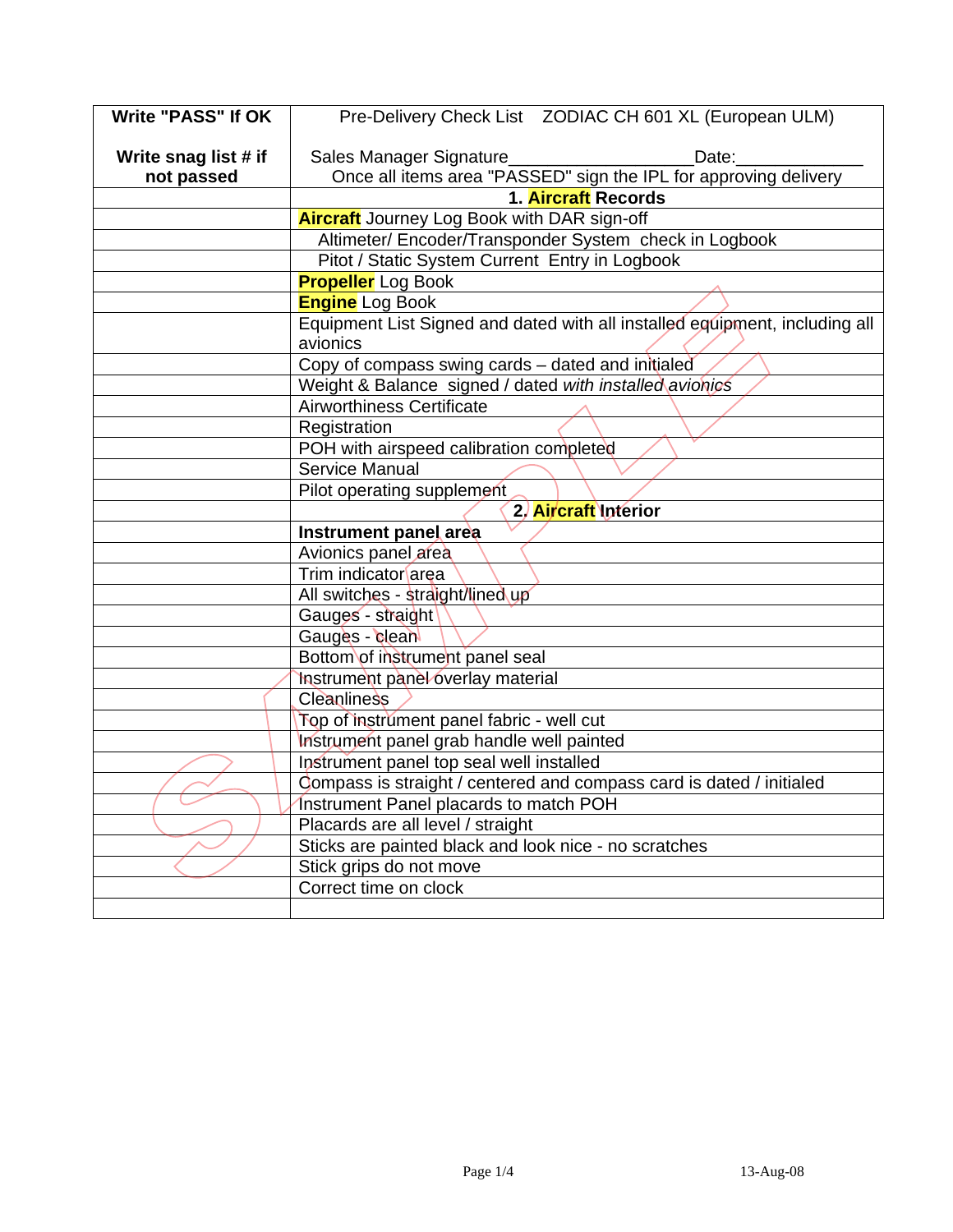| Seat area                                                      |
|----------------------------------------------------------------|
| Seat back - upholstery                                         |
|                                                                |
| Seat bottom upholstery                                         |
| Side Vents - close/open - finish                               |
| Cabin upholstery between seats                                 |
| Panels left and right side of cabin - well installed           |
| Fuel selector / placards well installed                        |
| Fuel selector / easy to rotate valve handle                    |
| <b>Cleanliness</b>                                             |
|                                                                |
| <b>Baggage Area</b>                                            |
| Left side rear baggage area                                    |
| Right side rear baggage area                                   |
| Max. allowable weight baggage placard correctly installed      |
| Baggage area is well painted                                   |
| Carpet Installed / trimmed neat                                |
| <b>Cleanliness</b>                                             |
|                                                                |
| <b>Floor area</b>                                              |
| Firewall area clean                                            |
| Rudder pedal area clean                                        |
| Floor panels / no-skid-tape installed nicely                   |
| <b>Cleanliness</b>                                             |
|                                                                |
| General cabin area                                             |
| Shoulder harnesses seat belts properly installed / not twisted |
| Canopy is clean and not scratched                              |
| No over spray on Canopy                                        |
| Serviceable Fire Extinguisher installed (option)               |
| Cleanliness                                                    |
|                                                                |
| <b>Canopy</b>                                                  |
| Closes well and easily                                         |
| Canopy can be locked with key                                  |
| Rear-front rubber seal is well installed / well glued          |
| Air vent can be closed and opened easily                       |
| Canopy cleaned and not scratched                               |
| Canopy arms well painted                                       |
|                                                                |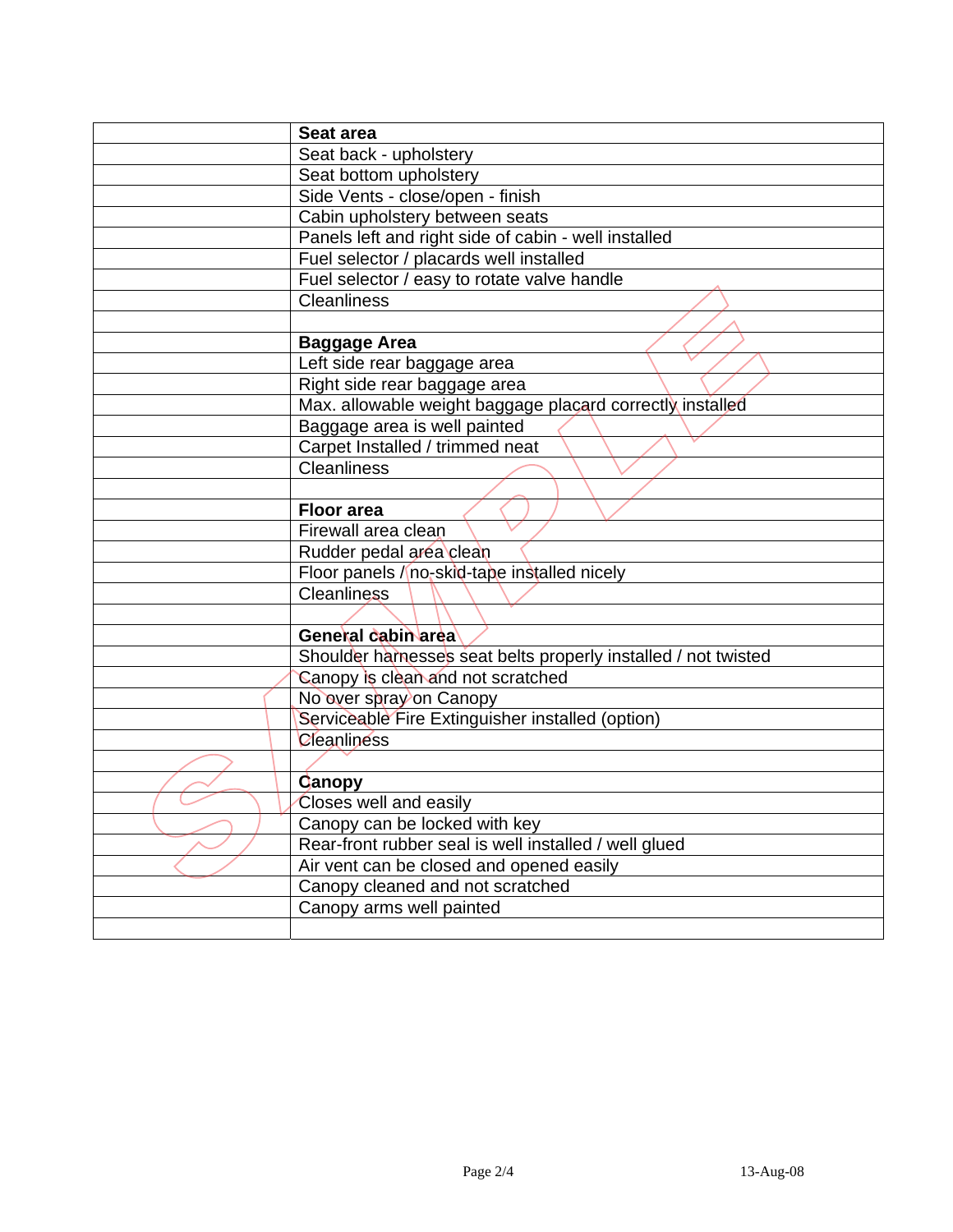| 3. Aircraft exterior                                                    |
|-------------------------------------------------------------------------|
| <b>Fuselage area</b>                                                    |
| Rear fuselage top is nicely painted                                     |
| Rear fuselage bottom is nicely painted                                  |
| No over spray on antennas - ELT / COM1 / COM2 / VOR / Transponder /     |
| M. Beacon                                                               |
| GPS antenna area is nice and rain proof                                 |
| Rear fuselage right side is nicely painted / strips nice / Reg. # Nice  |
| Rear fuselage left side is nicely painted / strips nice / Reg. # Nice   |
| Outside canopy area is well painted                                     |
| Stabilator is nicely painted / strips nice                              |
| Rudder is nicely painted                                                |
| Control cables at rudder are not painted                                |
| Rudder tail light is nicely finished / no over spray / works (option)   |
| Spinner is well painted                                                 |
| Cowling area is well painted                                            |
| Bottom cowling has nice cut-up for hose wheel and Muffler               |
| Engine Cowling for Proper Fit And Contour / Fasteners / Secure          |
| Engine cowling is nicely finished around edges / sides and front / rear |
| Engine cowling is "rubbing" marks from propeller or spinner             |
| Inside engine area is clean                                             |
| Gas collator area is nice $\frac{1}{2}$ no drips / easy to use          |
| Oil door is easy to open / closes well / label is nicely installed      |
| Oil Dip Stick Clear Oil Door                                            |
|                                                                         |
| <b>Landing Gear</b>                                                     |
| Main gear fairings are nicely painted                                   |
| Wheels have no over spray                                               |
| Main wheel tires have proper air pressure / caps installed              |
| Brake lines in proper area / and well fastened                          |
| Nose wheel is nicely painted / greased                                  |
| Nose wheel fairing is nicely painted                                    |
| Nose wheel tire has proper air pressure / cap installed                 |
| Nose wheel / area has no over spray                                     |
|                                                                         |
|                                                                         |
|                                                                         |